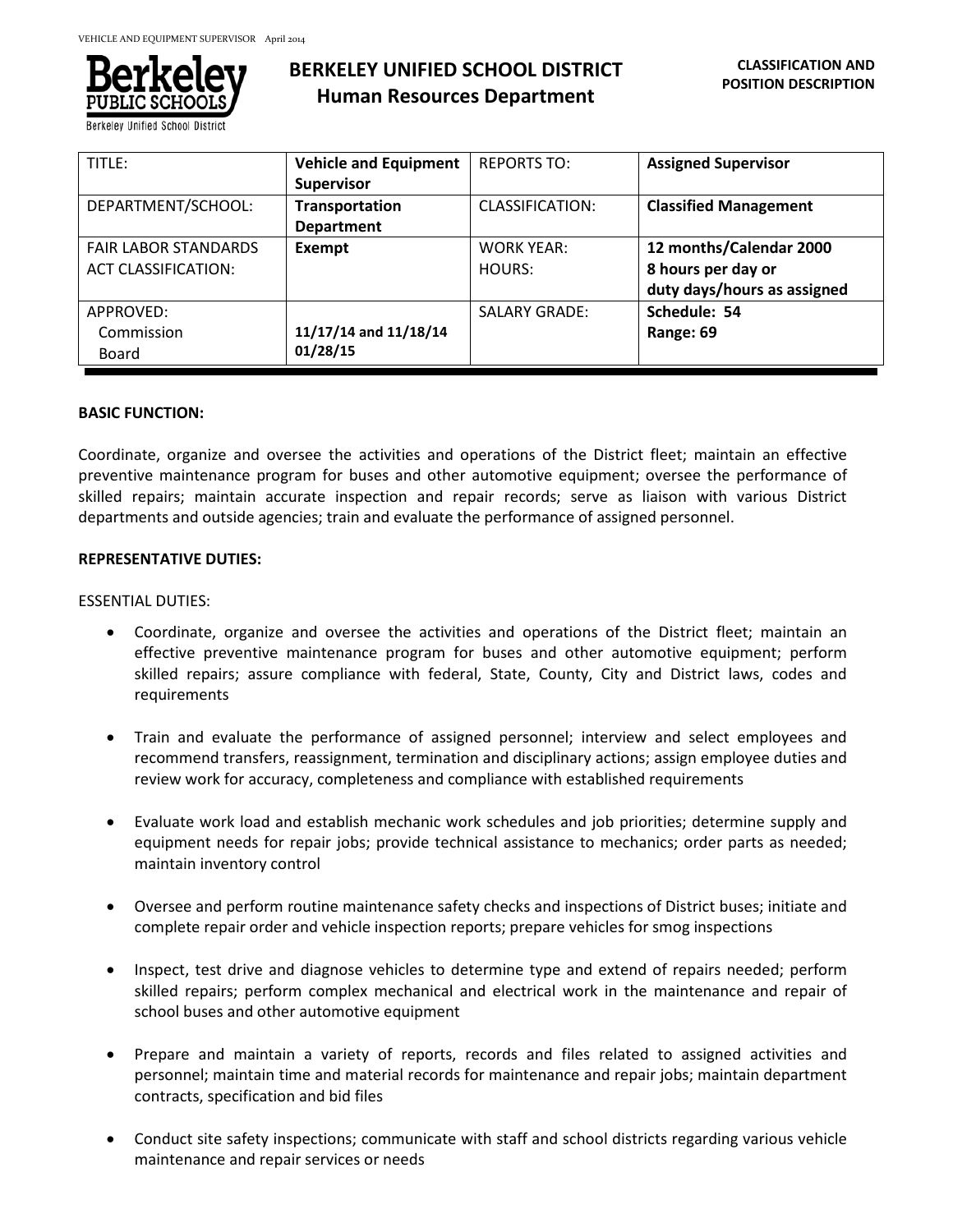- Serve as liaison and communicate with administrators, personnel and outside organizations to coordinate activities, resolve issues and conflicts and exchange information
- Assure shop area, equipment and tools are in safe, clean and orderly condition
- Operate a variety of specialized electronic diagnosis equipment and machinery including a computer; operate standard office equipment
- Participate in the preparation of the department budget; analyze and review budgetary and financial data; control and authorize expenditures in accordance with established limitations
- Maintain current knowledge of technologies related to vehicles including the software systems required to diagnose and repair vehicles
- Attend a variety of meetings as assigned

# OTHER DUTIES:

Perform related duties as assigned

# **KNOWLEDGE AND ABILITIES:**

# KNOWLEDGE OF:

Operation of a fleet repair shop

Techniques and practices of maintenance and repair of heavy and light automotive vehicles and maintenance equipment

Methods, materials, tools and equipment used in the maintenance and repair of school buses and automotive equipment, and body repair

Preventive maintenance methods for fleet equipment

Safe driving practices

Shop safety

Oral and written communication skills

Principles and practices of supervision and training

Applicable laws, codes, regulations, policies and procedures

Interpersonal skills using tact, patience and courtesy

Operation of a computer and assigned software

# ABILITY TO:

Coordinate, organize and oversee the activities and operations of the District fleet

Maintain an effective preventive maintenance program for buses and other automotive equipment

Perform skilled repairs including body and frame work and painting vehicles

Inspect and diagnose mechanical defects

Estimate cost of repairs

Use tools and diagnostic electronics

Train and evaluate the performance of assigned staff

Communicate effectively both orally and in writing

Interpret, apply and explain rules, regulations, policies and procedures

Establish and maintain cooperative and effective working relationships with others

Operate a computer and assigned office equipment

Analyze situations accurately and adopt an effective course of action